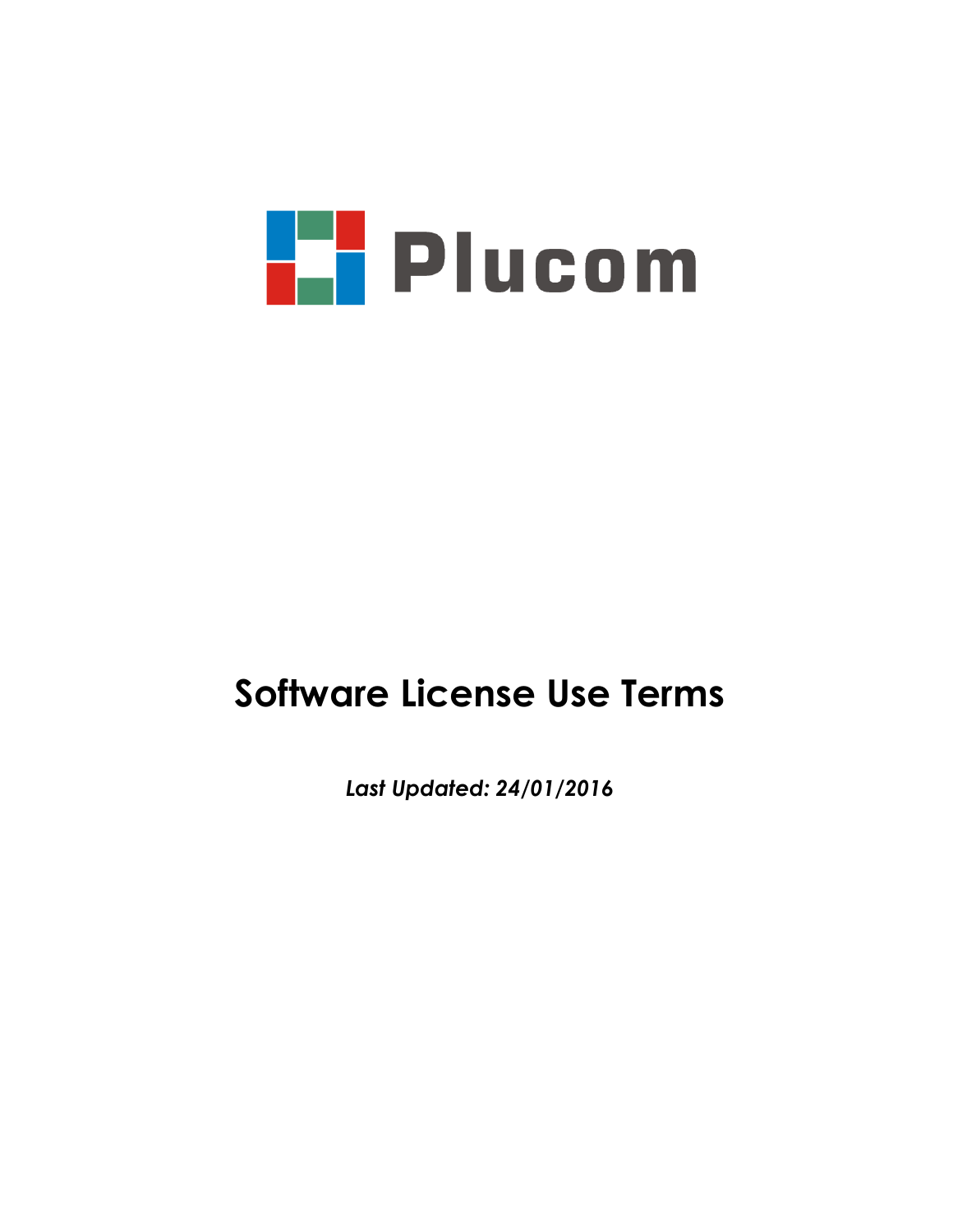# **PLUCOM TECHNOLOGY - GENERAL SOFTWARE LICENSE USE TERMS**



## **1. Introductions and Definitions**

- **1.1** These General Software License Use Terms (the "**Use Terms**") including appendices, apply between Plucom Technology ("**Plucom**") and the Customer, with regard to the Plucom Software Products ("**Software**") referred to in the Order Form as defined below. The Customer confirms that it understands and agrees to be bound by these Use Terms with respect to all use and handling of the Software.
- **1.2** In these Use Terms" **Order Form**" shall mean any ordering document, accepted by Plucom, including any appendices used by the Customer to order a Software or services from Plucom.
- **1.3** The Order Form contains a description of the "**Software**" ordered, which is a computer program in machine-readable form including specifications, documentation and material provided by Plucom. The Software includes each Software Program and any updated, improved or otherwise modified version(s) thereof furnished by Plucom pursuant to a product quotation or an order from Customer for Customer's sole and exclusive use. The Order Form also specifies the license fee for the Software.

## **2. Grant of License**

The Customer obtains a non-exclusive right to use the Software ("**License**").

## **3. License Fee**

The License is conditioned upon the Customer having paid the license fee stated in the Order Form or otherwise agreed in writing between Plucom and the Customer. The license fee is exclusive of any VAT or similar taxes or public duties and fees. All such taxes, duties and fees shall be paid by the Customer.

## **4. Scope of the License**

**4.1** The Customer may use, access, display, run or otherwise interact with one copy of the Software, or any prior version for the same operating system, on a single computer, workstation, terminal, handheld PC, pager, "smart phone", or other digital electronic device ("computer"). If the License is a single user-license, the Customer may use only the licensed copy of the Software for processing of data. If the License is a several user-license, the Customer may use as many copies of the Software as corresponds to the number of user licenses.

**4.2** The Customer may store or install a copy of the Software on a storage device, such as a network server, used solely to run the Software on the Customer's other computers over an internal network; however the Customer must acquire and dedicate a license for each separate computer that may access the Software from the storage device. A single-user license for the Software may not be shared or used concurrently on different computers.

**4.3** The Customer shall introduce routines and control functions in order to ensure that the number of computers that may access the Software do not exceed the number of Licenses granted according to the Order Form.

**4.4** Copies of the Software may be made for safety or archival purposes only, and for no other purpose whatsoever. These Use Terms shall apply also to such copies.

**4.5** Without Plucom's prior written consent, the Customer is not entitled to use, copy or in any other way transfer or use the Software in any manner except as stated in the Order Form or these Use Terms. Consequently, the Customer is not entitled to decompile or disassemble the Software or information or material connected to the Software, except to the extent expressly permitted by mandatory law.

**4.6** Marking and/or information regarding patent, copyright or copyright notices in software or computer media through which the Software is accessible to the Customer may not be removed, changed or modified in any way. The same applies to corresponding marking of all documentation provided by Plucom.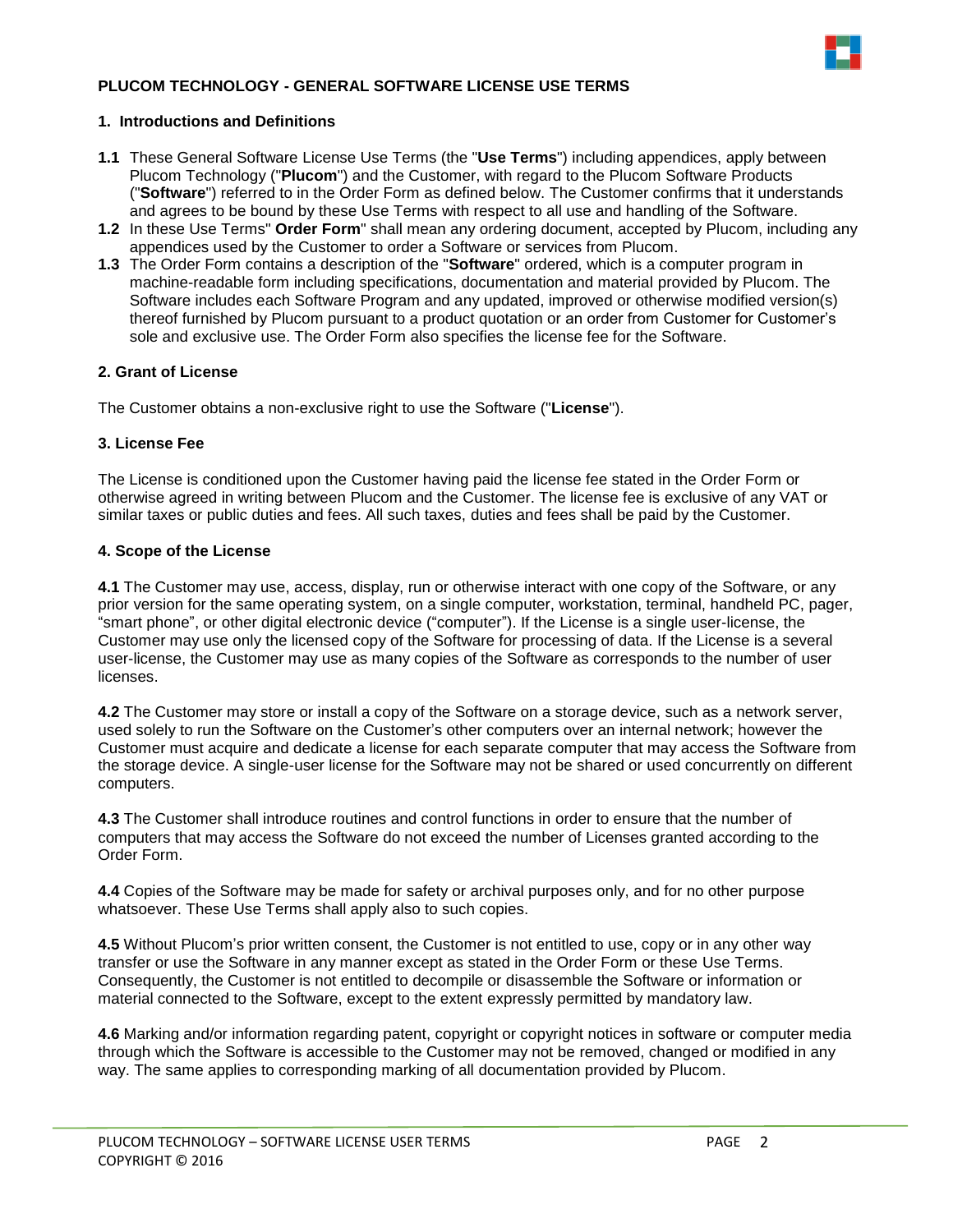

**4.7** Customer is not entitled to grant any sublicenses, lease, lend or in any way let anyone else, whether directly or indirectly or against compensation or free of charge, use or in any way dispose of the Software; provided, however, that nothing herein shall prevent Customer from using the Product in its ordinary course of its business.

# **5. PLUCOM'S RIGHT TO THE SOFTWARE LICENSE**

**5.1** Plucom owns the Software, including the copyright and/or as applicable, patent rights to the Software.

**5.2** The License does not include any transfer to the Customer of Plucom's ownership of the Software (including the computer media through which the Software is made available), such as copyrights, or as applicable, patents rights.

# **6. DELIVERY**

The Software shall be delivered in accordance with what is stated in the Order Form. Plucom is not responsible for the installation of the Software, unless otherwise agreed between the parties in writing. If Plucom agrees to assist with installation of the Software, Customer shall pay for this in accordance with Plucom's price list for such services in force at the time of the installation.

## **7. LIABILITY ETC.**

**7.1** Examination of the Software and claims

At delivery, the Customer shall examine the functionality and quality of the Software. If the Customer concludes that the Software deviates from the agreed specifications or requirements for the Software (hereinafter referred to as "**Defects**"), the Customer shall notify Plucom in writing within thirty (30) days of delivery, with all available details regarding the alleged Defect.

Failing this, the Customer loses the right to claim any support or remedy with respect to any Defects which could have been discovered within such 30-day period.

The Customer's right to claim any support or remedy in accordance with Section 7.2 – 7.4 hereof is further conditioned on full compliance with each and all of the following provisions:

(i) the Customer shall have utilized the Software in the work environment prescribed by

Plucom and according to manuals and all other instructions and directions of Plucom,

(ii) the Customer shall have utilized the Software with machine equipment and operative systems stated in the Order Form or in the product specifications provided by Customer and accepted by Plucom,

(iii) it can be shown that the Defect has occurred in an unaltered most current version of the Software,

(iv) the Customer at its own costs shall have provided Plucom with all necessary information and/or material, in order for Plucom to verify the alleged Defect, and

(v) the Defect shall have occurred within one hundred eighty (180) days from delivery of the Software.

## **7.2 Support**

Plucom will, subject to Section 7.1 hereof, free of charge provide the Customer with appropriate support in case of Defects of the Software

The support will be provided within reasonable time from the date Customer has notified Plucom in writing of the Defect.

At the request of the Customer, Plucom may, at its sole discretion, provide support not related to any Defects. The Customer shall pay Plucom for such support in accordance with Plucom's price list in effect from time to time.

## **7.3** Remedy in case of Defects

**7.4** In case of a Defect, Plucom will, subject to Section 7.1 hereof, free of charge either, at the option of Plucom, (i) remedy the Defect, (ii) replace the Software, or (iii) refund the license fee.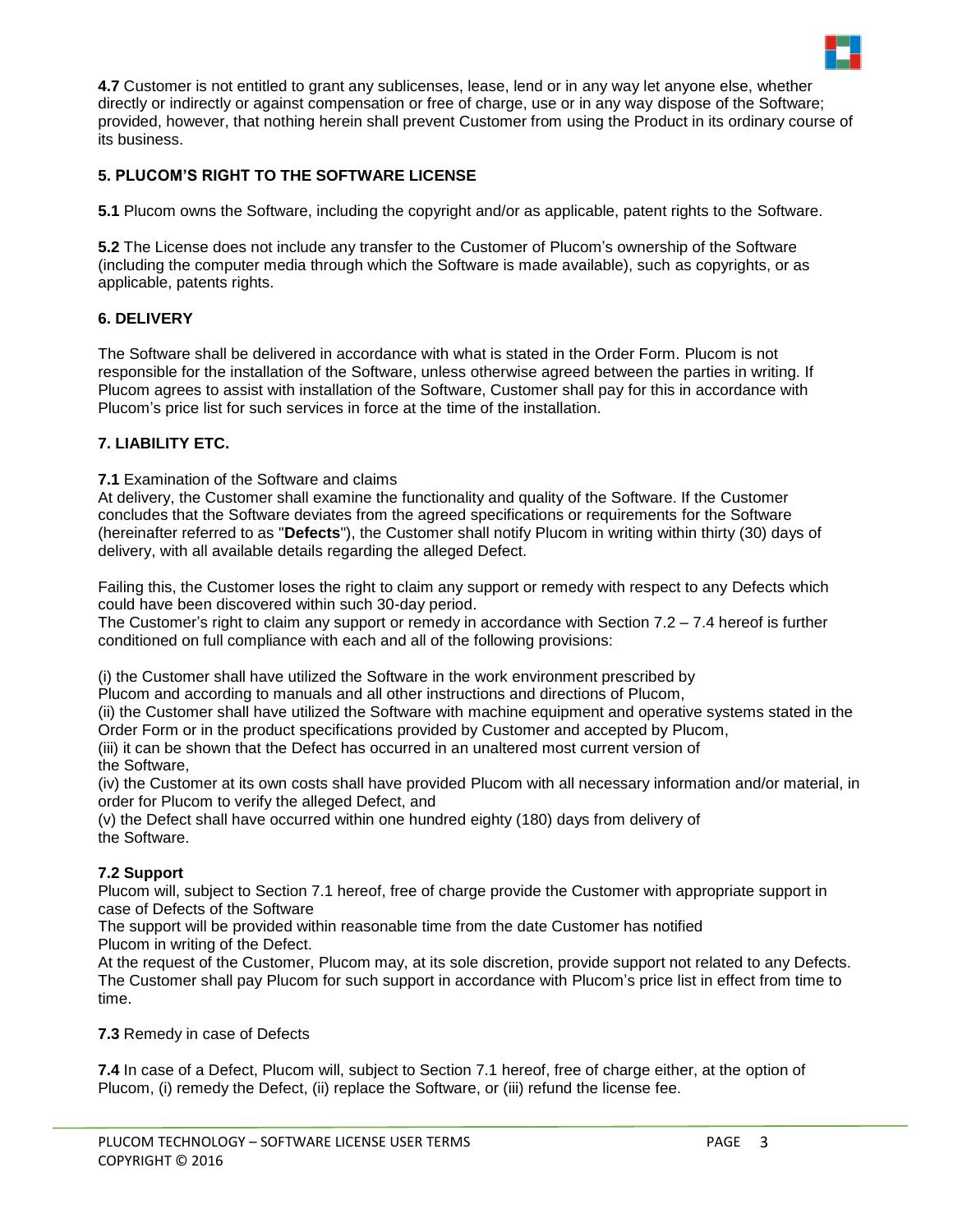

## Limited warranty and limitation of liability

Plucom represents and warrants that the Software will be free from defects in material and workmanship for a period of one-hundred-eighty (180) days after delivery. **EXCEPT FOR THIS WARRANTY, PLUCOM MAKES NO, AND HEREBY DISCLAIMS ANY**

**REPRESENTATION OR WARRANTY OF ANY KIND, EXPRESS OR IMPLIED, WITH RESPECT TO THE SOFTWARE, WHETHER AS TO MERCHANTABILITY, FITNESS FOR A PARTICULAR PURPOSE, WARRANTIES ARISING FROM COURSE OF DEALING OR USAGE OR TRADE OR ANY OTHER MATTER. NO EMPLOYEE, REPRESENTATIVE OR AGENT OF PLUCOM HAS ANY AUTHORITY TO BIND PLUCOM TO ANY AFFIRMATION, REPRESENTATION OR WARRANTY EXCEPT AS STATED IN THIS SECTION 7.4**

Plucom's sole obligation in case of a breach of warranty under this Section 7.4 hereof shall be to either, as set forth in Sections 7.2 and 7.3 hereof. **UNDER NO CIRCUMSTANCES SHALL PLUCOM HAVE ANY LIABILITY TO THE CUSTOMER OR ANY OTHER PERSON OR ENTITY FOR ANY INDIRECT, SPECIAL, INCIDENTAL OR CONSEQUENTIAL DAMAGES OF ANY DESCRIPTION, WHETHER ARISING OUT OF WARRANTY OR OTHER CONTRACT, NEGLIGENCE OR OTHER TORT, OR OTHERWISE, INCLUDING WITHOUT LIMITATION, LOST GOODWILL, LOSS OF INVESTMENT OR OTHER LOSSES.**

Plucom shall not be liable at all for the functionality or quality of plug-ins or other auxiliary programs designed to work together with the Software, or for the interoperability of such programs together with the Software.

#### **8. Term and Termination**

#### **8.1** Period of validity of the License.

All Plucom license is valid for (12) months and shall be renew on/before expiration. Unless otherwise agreed in writing between the parties, after the license fee has been paid the License remains in force, subject to Section 8.2 hereof, until terminated in writing by the Customer with three (3) months' notice of termination.

#### **8.2** Plucom's right of termination.

Plucom shall have the right to terminate the License with immediate effect (and claim damages as set forth in Section 11 hereof) if the Customer should breach any of its material obligations under these Use Terms.

**8.3** The Customer shall not be entitled to any refund of the license fee irrespective of the reason for termination of the License.

## **9 Return of the Software**

In case of termination of the License, irrespective of the reason for such termination, the Customer shall immediately return to Plucom the Software and all copies, parts and documents related thereto (with exception for archived copies archived by the Customer in accordance with any applicable law). In connection therewith, the Customer shall confirm in writing that it has fully complied with this obligation.

## **10 Confidentiality**

The Software contains business and professional know-how and other confidential information belonging to Plucom that have been disclosed and made accessible to third parties only through the License. The Customer is obliged not to make the Software available to third parties without Plucom's written permission, and to take all appropriate measures to prevent disclosure to third parties of such know-how and confidential information. The Customer shall ensure that its employees, agents and other representatives are informed of and complies with this confidentiality obligation as well as the obligations regarding the rules for the use of the Software as set forth in Section 4. During the term of the License, the Customer shall use, store and maintain the Software in a manner that will prevent any dissemination of know-how and confidential information The confidentiality obligation will remain in force after the expiry of the License and these Use Terms.

## **11. LIABILITY, ETC.**

If the Customers shall breach any of the material provisions of these User Terms, the Customer shall fully compensate Plucom for any loss incurred by Plucom as a result thereof.